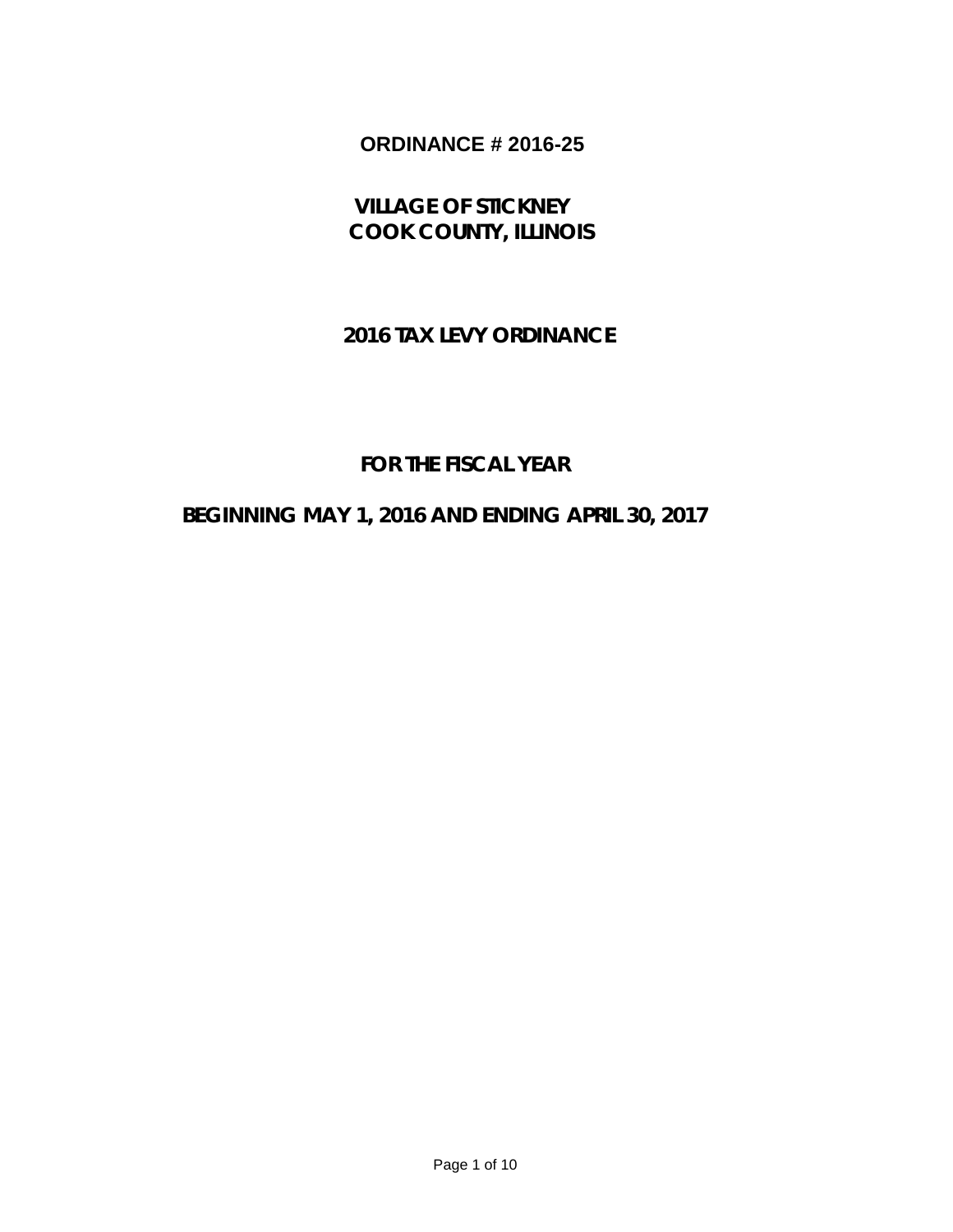### VILLAGE OF STICKNEY COOK COUNTY, ILLINOIS 2016 TAX LEVY ORDINANCE FOR THE FISCAL YEAR BEGINNING MAY 1, 2016 AND ENDING APRIL 30, 2017

BE IT ORDAINED by the President and Board of Trustees of the Village of Stickney, Cook County, Illinois as follows:

SECTION 1. Tax for the following sums of money or as much thereof as may be authorized by law, to defray all expenses and liabilities of the Village of Stickney, Cook County, Illinois be and the same is hereby levied for the purpose specified against all taxable property in the Village of Stickney, Cook County Illinois, for the fiscal year beginning on May 1, 2016 and ending on April 30, 2017.

|                     |                                                        | <b>AMOUNT</b> |   | AMOUNT TO BE     |    | AMOUNT TO BE         |
|---------------------|--------------------------------------------------------|---------------|---|------------------|----|----------------------|
|                     |                                                        | APPROPRIATED  |   | <b>RAISED BY</b> |    | <b>RECEIVED FROM</b> |
|                     |                                                        |               |   | <b>TAX LEVY</b>  |    | OTHER SOURCES        |
|                     |                                                        |               |   |                  |    |                      |
| <b>GENERAL FUND</b> |                                                        |               |   |                  |    |                      |
|                     | <b>EXECUTIVE AND LEGISLATIVE DEPARTMENT</b>            |               |   |                  |    |                      |
| 1.1                 | Salary of Village President                            | \$<br>21,500  |   |                  |    |                      |
| 1.2                 | Salaries of Village Trustees                           | 43,200        |   |                  |    |                      |
| 1.3                 | Salary of Liquor Commissioner                          | 3,500         |   |                  |    |                      |
|                     | Total                                                  | \$<br>68,200  | S | 45,000           | \$ | 23,200               |
|                     |                                                        |               |   | Corporate        |    |                      |
|                     | <b>ADMINISTRATIVE DEPARTMENT</b>                       |               |   |                  |    |                      |
| 2.1                 | Salary of Village Clerk                                | \$<br>17,000  |   |                  |    |                      |
| 2.2                 | Salary of Village Treasurer/Collector-partial          | 48,000        |   |                  |    |                      |
| 2.4                 | Salary of office clerks-partial                        | 60,000        |   |                  |    |                      |
| 2.5                 | Salary of building inspector                           | 37,500        |   |                  |    |                      |
| 2.6                 | Compensation of elecrical inspector                    | 8,000         |   |                  |    |                      |
| 2.7                 | Comp.of three (3) Fire and Police Comm. members        | 6,000         |   |                  |    |                      |
| 2.8                 | Expenses of Board of Fire and Police Commision         | 2,000         |   |                  |    |                      |
| 2.9                 | Expenses for postage, stationery and supplies          | 10,000        |   |                  |    |                      |
| 2.10                | Purchase of license supplies                           | 7,000         |   |                  |    |                      |
| 2.11                | IL Municipal League-membership and expenses            | 2,000         |   |                  |    |                      |
| 2.12                | Printing and publishing                                | 9,000         |   |                  |    |                      |
| 2.13                | Cost of preparing and publishing finanacial statements | 1,800         |   |                  |    |                      |
| 2.14                | Employee insurance                                     | 11,200        |   |                  |    |                      |
| 2.15                | Computer maintenance and services                      | 20,000        |   |                  |    |                      |
| 2.16                | Expenses of Zoning Board of Appeals                    | 1,000         |   |                  |    |                      |
| 2.17                | Revision and recodification of ordinances              | 3,500         |   |                  |    |                      |
| 2.19                | Plumbing inspection services                           | 3,200         |   |                  |    |                      |
| 2.22                | W.C.M.C.-membership and expenses                       | 12,000        |   |                  |    |                      |
| 2.23                | <b>Salary Safety Committee</b>                         | 23,500        |   |                  |    |                      |
|                     | Total                                                  | \$<br>282,700 | S | 73,000           | \$ | 209,700              |
|                     |                                                        |               |   | Corporate        |    |                      |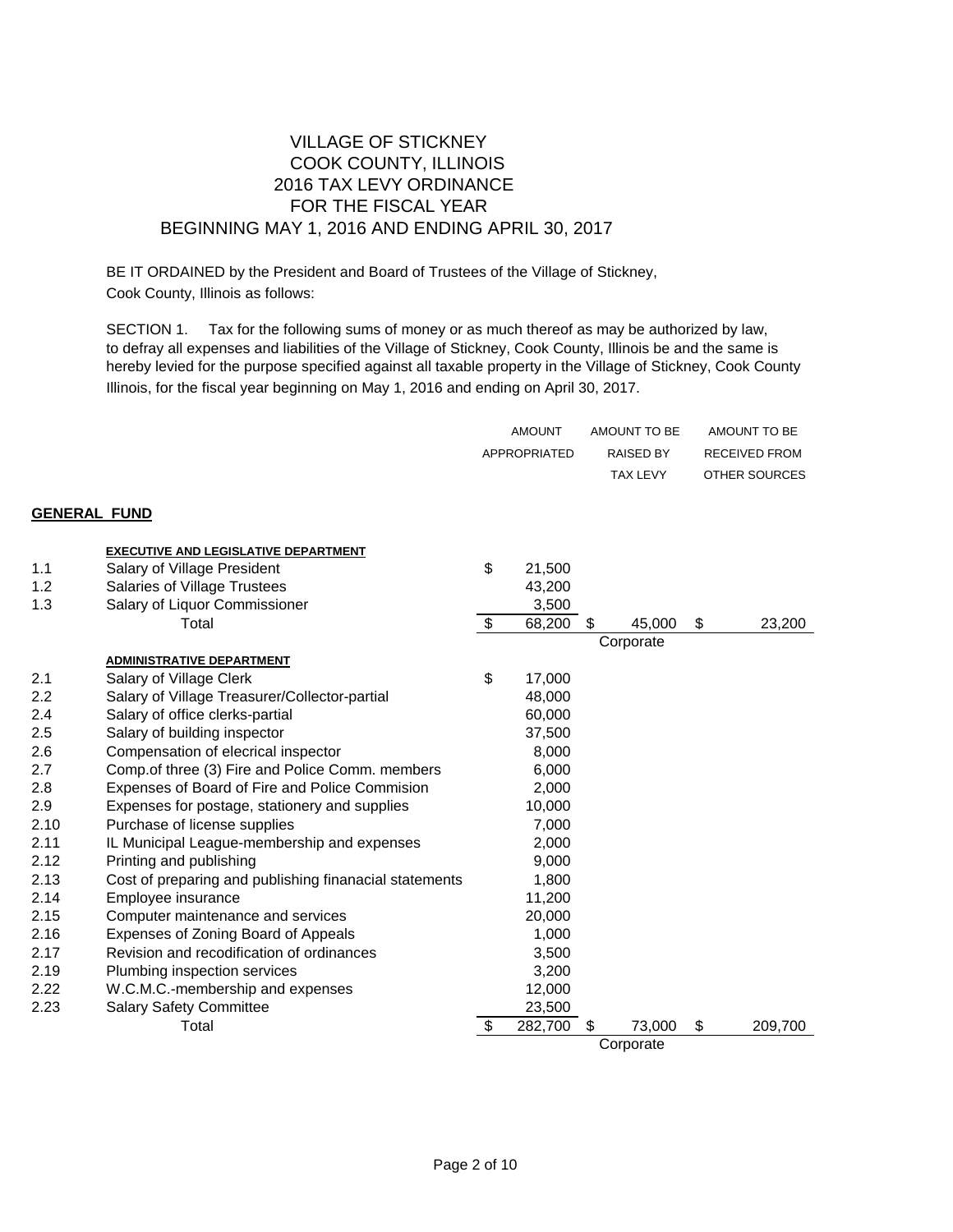|                                 |                                                                                                                                       | <b>AMOUNT</b><br><b>APPROPRIATED</b>               |   | AMOUNT TO BE<br><b>RAISED BY</b><br><b>TAX LEVY</b> | <b>AMOUNT TO BE</b><br><b>RECEIVED FROM</b><br><b>OTHER SOURCES</b> |
|---------------------------------|---------------------------------------------------------------------------------------------------------------------------------------|----------------------------------------------------|---|-----------------------------------------------------|---------------------------------------------------------------------|
|                                 | <b>PROFESSIONAL SERVICES</b>                                                                                                          |                                                    |   |                                                     |                                                                     |
| 3.2<br>3.3<br>3.4<br>3.5<br>3.6 | Legal services other than retainer<br><b>Village Prosecutor</b><br>Other professional fees<br><b>Engineering services</b><br>Lobbyist | \$150,000.00<br>21,600<br>6,000<br>6,000<br>18,000 |   |                                                     |                                                                     |
|                                 | Total                                                                                                                                 | \$<br>201,600                                      | S | 60,000<br>Corporate                                 | \$<br>141,600                                                       |
|                                 | <b>POLICE DEPARTMENT</b>                                                                                                              |                                                    |   |                                                     |                                                                     |
| 4.1                             | Salary of Chief of Police                                                                                                             | \$<br>107,000                                      |   |                                                     |                                                                     |
| 4.2                             | Salary of Deputy Police Chief                                                                                                         | 92,000                                             |   |                                                     |                                                                     |
| 4.4                             | Salaries of Sergeants of Police<br>Salaries of Patrolmen                                                                              | 281,000                                            |   |                                                     |                                                                     |
| 4.5<br>4.6                      | Salaries of special police duties                                                                                                     | 858,000<br>170,000                                 |   |                                                     |                                                                     |
| 4.7                             | Salaries of Radio Clerks                                                                                                              | 272,000                                            |   |                                                     |                                                                     |
| 4.8                             | Salary of Ordinance Control Officer                                                                                                   | 35,000                                             |   |                                                     |                                                                     |
| 4.9                             | Cost of maintaining motor equipment                                                                                                   | 45,000                                             |   |                                                     |                                                                     |
| 4.10                            | Cost of maintaining communication equipment                                                                                           | 30,000                                             |   |                                                     |                                                                     |

| 4.11 | Expenses for stationery, printing and office supplies | 4,500          |         |                 |
|------|-------------------------------------------------------|----------------|---------|-----------------|
| 4.12 | Operating expenses, equipment and supplies            | 20,000         |         |                 |
| 4.13 | Motor fuel cost                                       | 50,000         |         |                 |
| 4.14 | Education and training costs                          | 12,000         |         |                 |
| 4.15 | Employee insurance                                    | 360,000        |         |                 |
| 4.16 | Maintenance of gun range                              | 3,000          |         |                 |
| 4.17 | Clothing allowance                                    | 16,850         |         |                 |
| 4.18 | Adjudication                                          | 55,200         |         |                 |
| 4.19 | Computer maintenance and services                     | 20,000         |         |                 |
| 4.20 | Animal control contractual service                    | 1,000          |         |                 |
| 4.21 | Adjudication Hearing Officer                          | 8,400          |         |                 |
| 4.22 | Police Officers' holiday pay                          | 95,000         |         |                 |
| 4.23 | Salary of Police Corporals                            | 6,600          |         |                 |
| 4.26 | Leads Supervisor                                      | 2,100          |         |                 |
|      | Total                                                 | 2,544,650<br>S | 577,000 | \$<br>1,967,650 |
|      |                                                       |                | Police  |                 |

Protection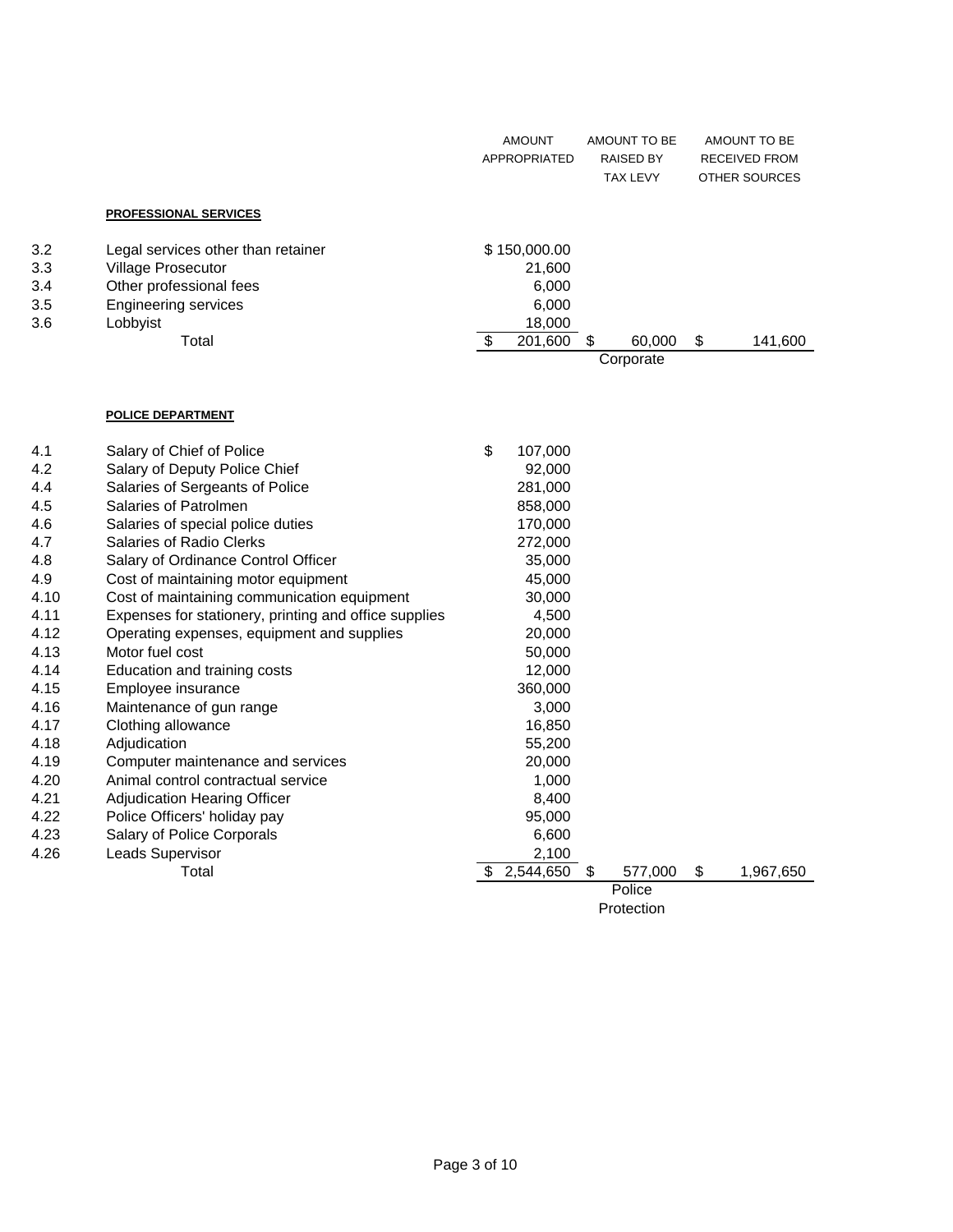|      |                                                     | <b>AMOUNT</b><br>APPROPRIATED | AMOUNT TO BE<br>RAISED BY<br><b>TAX LEVY</b> | AMOUNT TO BE<br>RECEIVED FROM<br>OTHER SOURCES |
|------|-----------------------------------------------------|-------------------------------|----------------------------------------------|------------------------------------------------|
|      | <b>FIRE DEPARTMENT</b>                              |                               |                                              |                                                |
| 5.1  | Salary of Fire Chief                                | \$<br>73,500                  |                                              |                                                |
| 5.2  | Salaries of firemen                                 | 985,000                       |                                              |                                                |
| 5.3  | Salaries of fire inspectors                         | 32,000                        |                                              |                                                |
| 5.4  | <b>MABAS Division XI Dues</b>                       | 10,000                        |                                              |                                                |
| 5.5  | Expense of stationery, printing and office supplies | 3,000                         |                                              |                                                |
| 5.6  | Motor fuel cost                                     | 15,000                        |                                              |                                                |
| 5.7  | Repair & maintenance of motor equipment             | 40,000                        |                                              |                                                |
| 5.8  | Cost of maintaining communication equipment         | 14,000                        |                                              |                                                |
| 5.9  | Cost of operating supplies                          | 24,000                        |                                              |                                                |
| 5.10 | Education and training costs                        | 10,000                        |                                              |                                                |
| 5.11 | Purchase of fire fighting clothing                  | 25,000                        |                                              |                                                |
| 5.12 | Purchase of operating equipment                     | 24,000                        |                                              |                                                |
| 5.13 | Emergency vehicle priority system                   | 1,000                         |                                              |                                                |
| 5.14 | Medical examinations and hepatitis B shots          | 13,000                        |                                              |                                                |
| 5.15 | Computer maintenance and services                   | 10,000                        |                                              |                                                |
| 5.16 | Ambulance billing services                          | 12,000                        |                                              |                                                |
| 5.17 | Purchase of breathing apparatus                     | 8,000                         |                                              |                                                |
| 5.18 | Grant - Equipment                                   | 160,000                       |                                              |                                                |
| 5.19 | Employee insurance                                  | 24,000                        |                                              |                                                |
|      | Total                                               | \$<br>1,483,500               | \$<br>415,000<br>Fire                        | \$<br>1,068,500                                |
|      |                                                     |                               | Protection                                   |                                                |
|      | <b>PUBLIC WORKS DEPARTMENT</b>                      |                               |                                              |                                                |
| 6.1  | Salary of Village Supervisor-partial                | \$<br>47,500                  |                                              |                                                |
| 6.2  | Office supplies                                     | 1,000                         |                                              |                                                |
| 6.3  | Cost of material-repairing streets                  | 7,000                         |                                              |                                                |
| 6.4  | Cost of material-repairing alleys                   | 2,000                         |                                              |                                                |
| 6.5  | Cost of repairing-public walks                      | 7,000                         |                                              |                                                |
| 6.6  | Cost of repairing-public walks 50/50 curbing        |                               |                                              |                                                |
|      | and A.D.A. requirements                             | 20,000                        |                                              |                                                |
| 6.7  | Cost of-trimming and removal of trees               | 50,000                        |                                              |                                                |
| 6.8  | Repair and maintenance-motorized equipment          | 23,000                        |                                              |                                                |
| 6.10 | Computer maintence and services                     | 3,000                         |                                              |                                                |
| 6.11 | Purchase of traffic regulations and street signs    | 6,000                         |                                              |                                                |
| 6.12 | Cost of material-street snow removal                | 5,000                         |                                              |                                                |
| 6.13 | Purchase of maintenance supplies                    | 4,000                         |                                              |                                                |
| 6.14 | Purchase and repair of maintenance equipment        | 7,000                         |                                              |                                                |
| 6.15 | Payment of energy maintenance and repair            |                               |                                              |                                                |
|      | of alley and street lights                          | 70,000                        |                                              |                                                |
| 6.16 | Maintenance of private property                     | 6,000                         |                                              |                                                |
|      | Total                                               | \$<br>258,500                 | \$<br>105,000<br>Corporate                   | \$<br>153,500                                  |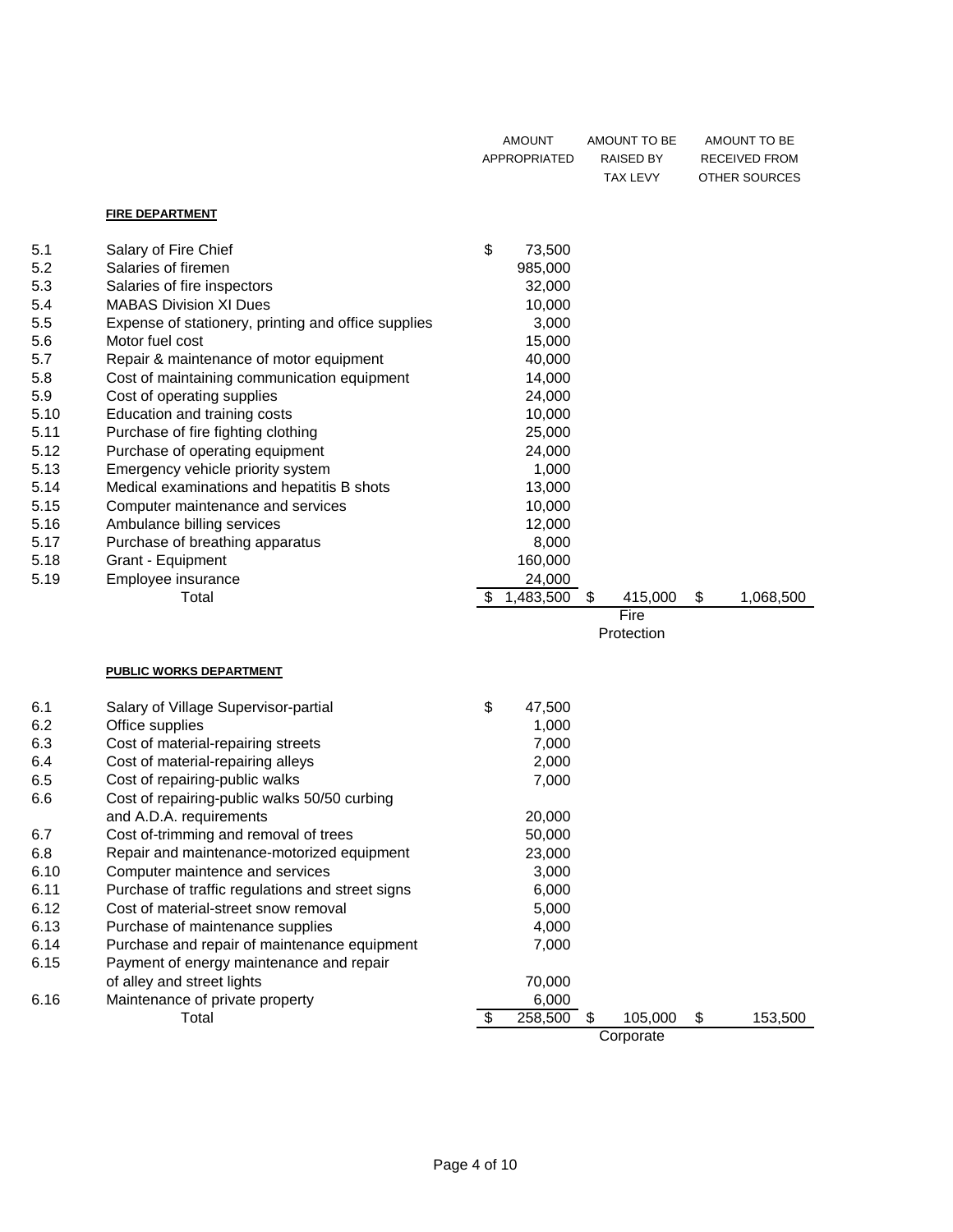|                                                              |                                                                                                                                                                                                                                                                                     | <b>AMOUNT</b><br><b>APPROPRIATED</b> |                                                                                                   | AMOUNT TO BE<br><b>RAISED BY</b><br>TAX LEVY |                                  | AMOUNT TO BE<br>RECEIVED FROM<br>OTHER SOURCES |         |
|--------------------------------------------------------------|-------------------------------------------------------------------------------------------------------------------------------------------------------------------------------------------------------------------------------------------------------------------------------------|--------------------------------------|---------------------------------------------------------------------------------------------------|----------------------------------------------|----------------------------------|------------------------------------------------|---------|
|                                                              | <b>PUBLIC BUILDINGS AND GROUNDS</b>                                                                                                                                                                                                                                                 |                                      |                                                                                                   |                                              |                                  |                                                |         |
| 7.1<br>7.2<br>7.3<br>7.5<br>7.6<br>7.7                       | <b>Janitorial Services</b><br>Heating/Electric-Village Hall<br>Telephone services<br>Maintenance and repair of building<br>Purchase of supplies<br>Security and fire systems<br>Total                                                                                               | \$<br>\$                             | 22,500<br>7,000<br>66,000<br>75,000<br>8,000<br>22,000<br>200,500                                 | \$                                           | 45,000<br>Corporate              | \$                                             | 155,500 |
|                                                              |                                                                                                                                                                                                                                                                                     |                                      |                                                                                                   |                                              |                                  |                                                |         |
|                                                              | <b>MISCELLANOUS</b>                                                                                                                                                                                                                                                                 |                                      |                                                                                                   |                                              |                                  |                                                |         |
| 8.1                                                          | Contingencies                                                                                                                                                                                                                                                                       | \$                                   | 25,000                                                                                            | $\boldsymbol{\mathsf{S}}$                    |                                  | \$                                             | 25,000  |
|                                                              | <b>SANITATION DEPARTMENT</b>                                                                                                                                                                                                                                                        |                                      |                                                                                                   |                                              |                                  |                                                |         |
| 9.1<br>9.2<br>9.3<br>9.4<br>9.5<br>9.6<br>9.7<br>9.8<br>9.10 | Salaries of employees<br>Cost of maintenance and repair-motorized equipment<br>Motor fuel purchase<br>Purchase of materials and supplies<br>Disposal service charge<br>Uniforms<br>Employee insurance<br>Medical examinations<br>Purchase of containers and recycling bins<br>Total | \$<br>\$                             | 371,000<br>80,000<br>30,000<br>3,500<br>10,000<br>12,000<br>107,000<br>1,000<br>15,000<br>629,500 | \$                                           | 134,045<br>Garbage               | \$                                             | 495,455 |
|                                                              | <b>INSURANCE</b>                                                                                                                                                                                                                                                                    |                                      |                                                                                                   |                                              |                                  |                                                |         |
| 10.1                                                         | Insurance                                                                                                                                                                                                                                                                           | \$                                   | 250,000                                                                                           | \$                                           | 40,000<br>Liability<br>Insurance | \$                                             | 210,000 |
|                                                              | <b>AUDITING</b>                                                                                                                                                                                                                                                                     |                                      |                                                                                                   |                                              |                                  |                                                |         |
| 11.1                                                         | Auditing services                                                                                                                                                                                                                                                                   | \$                                   | 21,000                                                                                            | \$                                           | 20,000<br>Auditing               | \$                                             | 1,000   |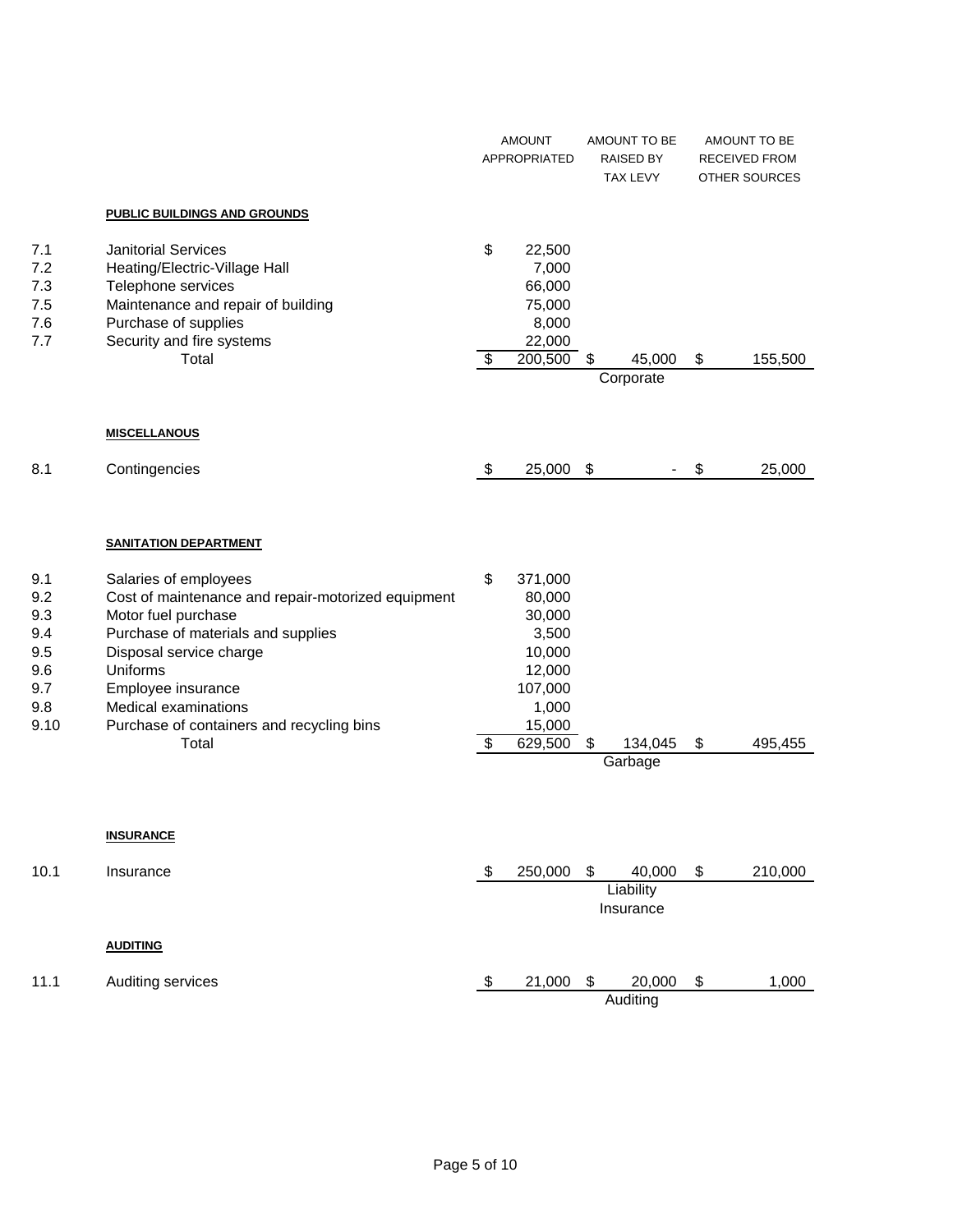|       |                                             |                          | <b>AMOUNT</b><br>APPROPRIATED | AMOUNT TO BE<br><b>RAISED BY</b><br><b>TAX LEVY</b> | AMOUNT TO BE<br><b>RECEIVED FROM</b><br>OTHER SOURCES |
|-------|---------------------------------------------|--------------------------|-------------------------------|-----------------------------------------------------|-------------------------------------------------------|
|       | <b>MUNICIPAL RETIREMENT</b>                 |                          |                               |                                                     |                                                       |
| 12.1  | Municipal retirement                        | \$                       | 150,000                       |                                                     |                                                       |
| 12.2  | FICA and medicare                           |                          | 182,000                       |                                                     |                                                       |
| 12.3  | Unemployment taxes                          |                          | 15,000                        |                                                     |                                                       |
|       | Total                                       | \$                       | 347,000                       | \$<br>272,000                                       | \$<br>75,000                                          |
|       |                                             |                          |                               | I.M.R.F. \$105,000<br>Social Security \$167,000     |                                                       |
|       |                                             |                          |                               |                                                     |                                                       |
|       |                                             |                          |                               |                                                     |                                                       |
|       | <b>CONTRIBUTIONS TO POLICE PENSION FUND</b> |                          |                               |                                                     |                                                       |
| 14.1  | Real estate taxes                           | \$                       | 794,692                       | \$<br>794,692                                       | \$                                                    |
|       |                                             |                          |                               | Police Pension                                      |                                                       |
|       |                                             |                          |                               |                                                     |                                                       |
|       | <b>PARKS &amp; RECREATION</b>               |                          |                               |                                                     |                                                       |
| 17.1  | Salaries-Parks & Recreation                 | \$                       | 10,000                        |                                                     |                                                       |
| 17.3  | <b>Stickney Recreation Center</b>           |                          | 15,000                        |                                                     |                                                       |
| 17.4  | Maintenance & Supplies                      |                          | 20,000                        |                                                     |                                                       |
| 17.5  | Activities                                  |                          | 10,000                        |                                                     |                                                       |
| 17.6  | Equipment                                   |                          | 5,000                         |                                                     |                                                       |
| 17.7  | <b>Stickney Baseball Association</b>        |                          | 2,500                         |                                                     |                                                       |
| 17.8  | <b>Stickney Golden Agers</b>                |                          | 1,500                         |                                                     |                                                       |
| 17.9  | <b>Stickney Senior Citizens</b>             |                          | 1,500                         |                                                     |                                                       |
| 17.12 | Sickney Youth Football                      |                          | 2,500                         |                                                     |                                                       |
|       | Total                                       | $\overline{\mathcal{S}}$ | 68,000                        | \$<br>35,000                                        | \$<br>33,000                                          |
|       |                                             |                          |                               | Corporate                                           |                                                       |
|       |                                             |                          |                               |                                                     |                                                       |
|       |                                             |                          |                               |                                                     |                                                       |
|       | <b>Total General Fund</b>                   | \$                       | 7,174,842                     | \$<br>2,615,737                                     | \$<br>4,559,105                                       |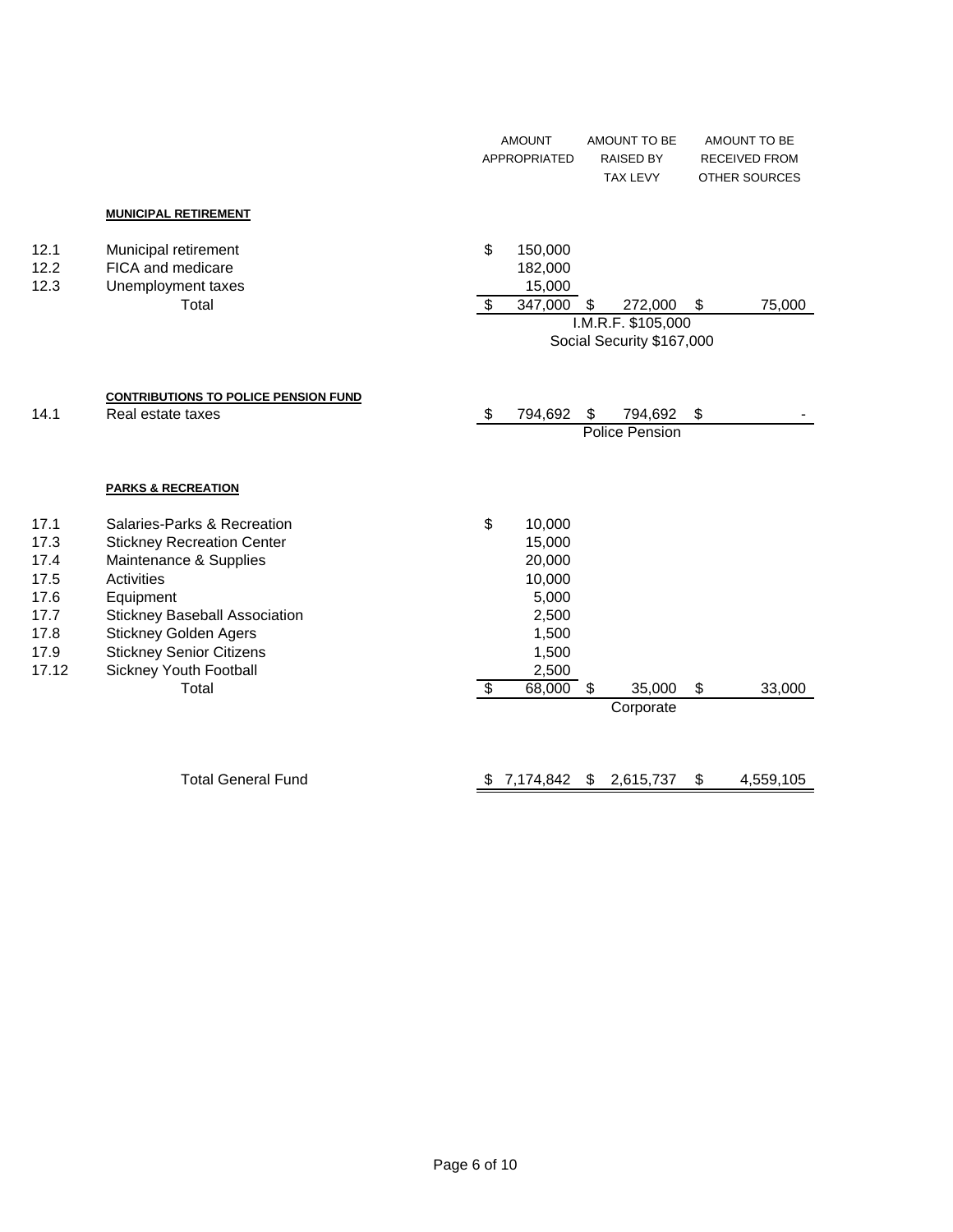| AMOUNT       | AMOUNT TO BE | AMOUNT TO BE  |
|--------------|--------------|---------------|
| APPROPRIATED | RAISED BY    | RECEIVED FROM |
|              | TAX LEVY     | OTHER SOURCES |

### **WATER FUND**

| 13.1  | Purchase of water                                  | \$<br>2,300,000 |         |           |
|-------|----------------------------------------------------|-----------------|---------|-----------|
| 13.2  | Electric power at reservoir                        | 40,000          |         |           |
| 13.3  | Purchase of meters & system                        | 30,000          |         |           |
| 13.4  | Purchase of materials and supplies                 | 5,000           |         |           |
| 13.5  | Contractual repairs to system                      | 120,000         |         |           |
| 13.6  | Salary of Supervisor-partial                       | 37,700          |         |           |
| 13.7  | Upgrade of computers                               | 5,000           |         |           |
| 13.8  | Salaries of Water Department employees             | 201,000         |         |           |
| 13.9  | Salary of Village Treasurer/Collector-partial      | 49,000          |         |           |
| 13.10 | Salaries of office clerks-partial                  | 104,000         |         |           |
| 13.11 | Office supplies, postage & stationery              | 6,000           |         |           |
| 13.12 | Telephone service                                  | 15,000          |         |           |
| 13.13 | Maintenance & repair of office equipment           | 3,000           |         |           |
| 13.14 | Maintenance & repair of pumping station            | 130,000         |         |           |
| 13.15 | Auditing services                                  | 12,000          |         |           |
| 13.16 | Purchase of operating equipment                    | 1,000           |         |           |
| 13.17 | Motor fuel costs                                   | 3,000           |         |           |
| 13.18 | Maintenance & repair motorized equipment           | 3,000           |         |           |
| 13.19 | Insurance                                          | 54,000          |         |           |
| 13.21 | Purchase of heating fuel                           | 3,000           |         |           |
| 13.23 | Employee insurance                                 | 108,000         |         |           |
| 13.24 | Municipal retirement                               | 48,500          |         |           |
| 13.25 | Contingencies                                      | 5,000           |         |           |
| 13.26 | Purchase & installation of fire hydrants           | 20,000          |         |           |
| 13.28 | Computer maintenance and services                  | 5,000           |         |           |
| 13.29 | Lead treatment & water sampling                    | 7,000           |         |           |
| 13.33 | Cost of-cleaning sewers, inlets and catch basins   | 40,000          |         |           |
| 13.35 | Cost of- material, installing and repairing sewers | 70,000          |         |           |
| 13.36 | Unemployment Tax                                   | 2,000           |         |           |
| 13.37 | <b>FICA and Medicare Tax</b>                       | 37,500          |         |           |
| 13.38 | Water main repairs                                 | 30,000          |         |           |
| 13.39 | Depreciation                                       | 115,000         |         |           |
|       | <b>Total Water Fund</b>                            | $3,609,700$ \$  | \$<br>۰ | 3,609,700 |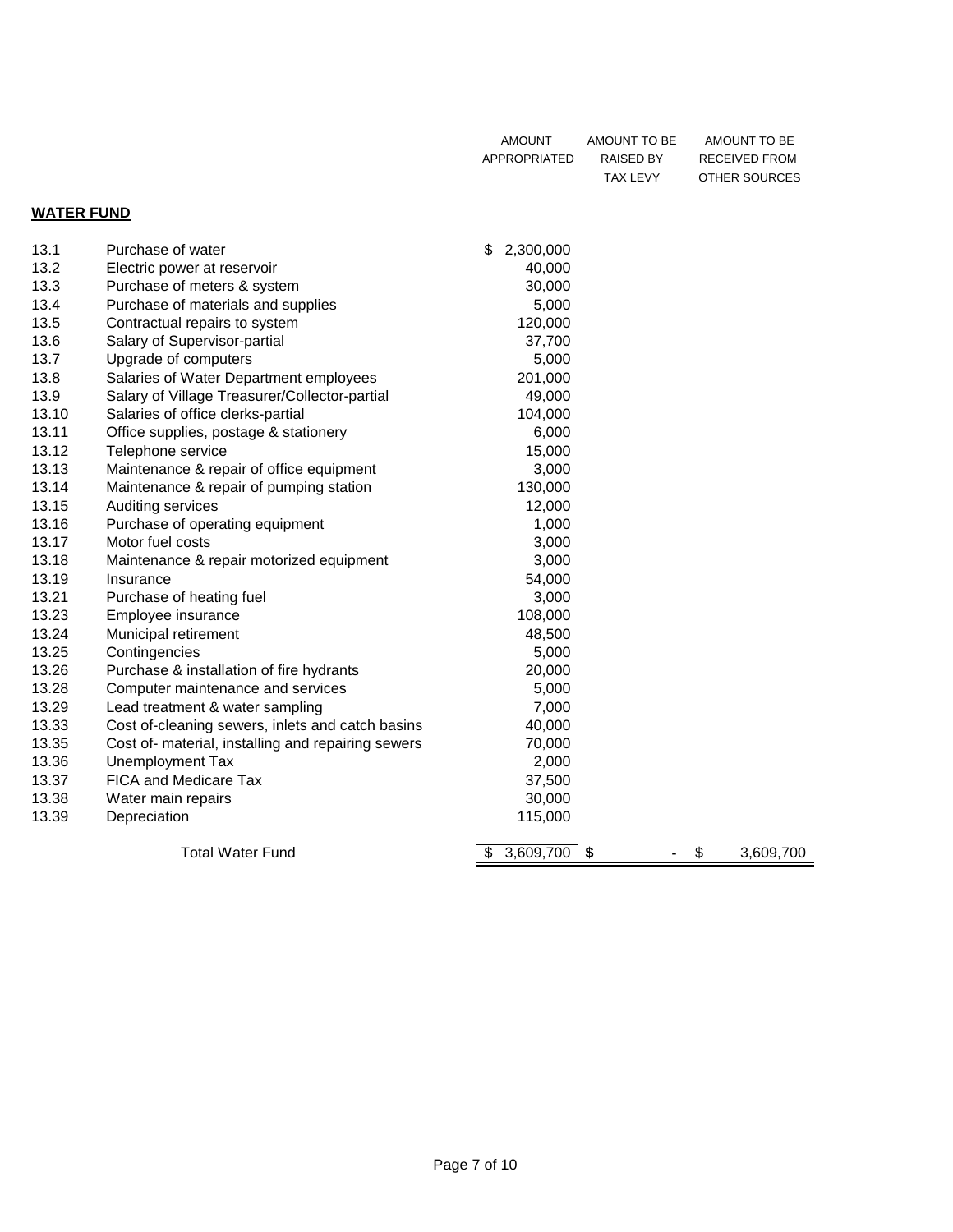|                            |                                                                           |                           | <b>AMOUNT</b><br>APPROPRIATED        | AMOUNT TO BE<br><b>RAISED BY</b><br><b>TAX LEVY</b> | AMOUNT TO BE<br><b>RECEIVED FROM</b><br>OTHER SOURCES |
|----------------------------|---------------------------------------------------------------------------|---------------------------|--------------------------------------|-----------------------------------------------------|-------------------------------------------------------|
|                            | <b>BOND AND INTEREST FUND</b>                                             |                           |                                      |                                                     |                                                       |
|                            | Interest<br>Principal                                                     | \$                        | 318,293<br>465,000                   |                                                     |                                                       |
|                            | <b>Total Bond and Interest Fund</b>                                       | \$                        | 783,293 \$                           | 783,293<br>Bonds & Interest                         | \$                                                    |
|                            | <b>CAPITAL PROJECTS FUND</b>                                              |                           |                                      |                                                     |                                                       |
|                            | Equipment and other capital expenditures                                  | \$                        | 400,000                              |                                                     |                                                       |
|                            | <b>Total Capital Projects Fund</b>                                        | \$                        | 400,000 \$                           |                                                     | \$<br>400,000                                         |
| <b>MOTOR FUEL TAX FUND</b> |                                                                           |                           |                                      |                                                     |                                                       |
|                            | Maintenance-salt<br>Mainenance engineering<br>Construction<br>Engineering | \$                        | 85,000<br>2,000<br>200,000<br>25,000 |                                                     |                                                       |
|                            | <b>Total Motor Fuel Tax Fund</b>                                          | \$                        | 312,000 \$                           |                                                     | \$<br>312,000                                         |
|                            | <b>EMERGENCY TELEPHONE SYSTEM FUND</b>                                    |                           |                                      |                                                     |                                                       |
|                            | Maintenance to system<br>Transfer to Capital Projects Fund                | \$                        | 42,000<br>18,000                     |                                                     |                                                       |
|                            | Total Emergency Telephone System Fund                                     | \$                        | 60,000                               | \$                                                  | \$<br>60,000                                          |
| <b>1505 ACCOUNT</b>        |                                                                           |                           |                                      |                                                     |                                                       |
|                            | Returned seizures<br>Equipment<br>Supplies<br>Investigations              | \$                        | 3,000<br>7,500<br>1,000<br>1,000     |                                                     |                                                       |
|                            | Total 1505 Account                                                        | $\overline{\mathfrak{s}}$ | $\overline{12,500}$ \$               | $\overline{\phantom{a}}$                            | \$<br>12,500                                          |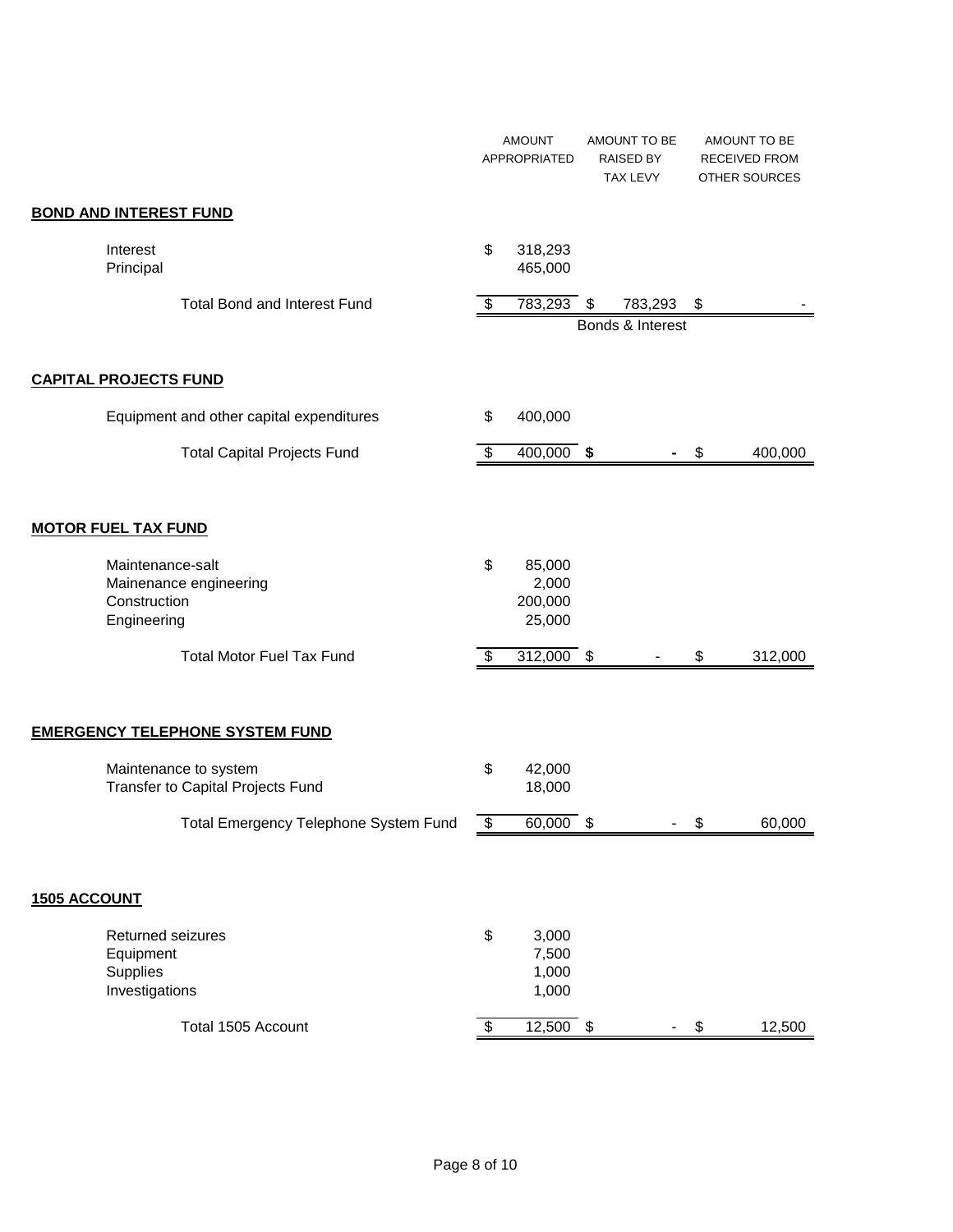|                                       | <b>AMOUNT</b><br>APPROPRIATED | AMOUNT TO BE<br><b>RAISED BY</b><br><b>TAX LEVY</b> |    | AMOUNT TO BE<br><b>RECEIVED FROM</b><br><b>OTHER SOURCES</b> |
|---------------------------------------|-------------------------------|-----------------------------------------------------|----|--------------------------------------------------------------|
| POLICE REVENUE SHARING                |                               |                                                     |    |                                                              |
| Equipment                             | \$<br>2,580                   |                                                     |    |                                                              |
|                                       | \$<br>$2,580$ \$              |                                                     | S  | 2,580                                                        |
|                                       |                               |                                                     |    |                                                              |
| <b>FAMILY DAY</b>                     |                               |                                                     |    |                                                              |
| Program expenses                      | \$<br>20,000                  |                                                     |    |                                                              |
| Total Emergency Telephone System Fund | \$<br>$20,000$ \$             |                                                     | \$ | 20,000                                                       |
|                                       |                               |                                                     |    |                                                              |
| TOTAL APPROPRIATIONS ALL FUNDS        | \$12,374,915                  | \$<br>3,399,030                                     | \$ | 8,975,885                                                    |

#### **SUMMARY**

### **FUND**

| Corporate<br>Bonds & Interest<br>Garbage<br>Police Pension<br>I.M.R.F.<br><b>Fire Protection</b><br><b>Police Protection</b><br><b>Social Security</b><br>Auditing | \$<br>363,000<br>783,293<br>134,045<br>794,692<br>105,000<br>415,000<br>577,000<br>167,000<br>20,000 |
|--------------------------------------------------------------------------------------------------------------------------------------------------------------------|------------------------------------------------------------------------------------------------------|
| Liability Insurance                                                                                                                                                | 40,000                                                                                               |
| TOTAL (AS ABOVE)                                                                                                                                                   | 3,399,030                                                                                            |